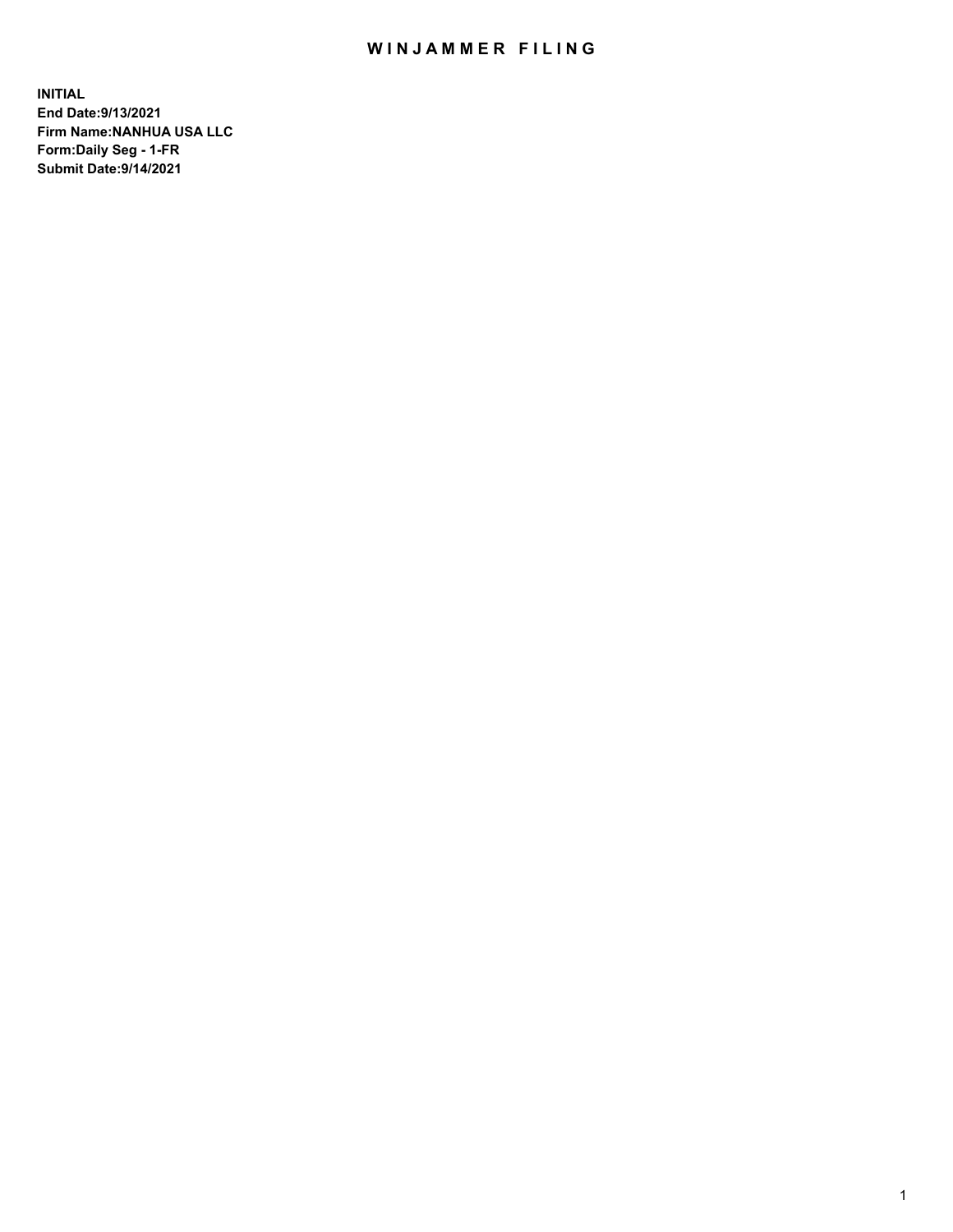### **INITIAL End Date:9/13/2021 Firm Name:NANHUA USA LLC Form:Daily Seg - 1-FR Submit Date:9/14/2021 Daily Segregation - Cover Page**

Name of Company **NANHUA USA LLC** [0010] Contact Name **Tracy Yuan** [0040] Contact Phone Number **+1 (312) 526-3930** [0060] Contact Email Address **tracy.yuan@nanhua-usa.com** [0065] FCM's Customer Segregated Funds Residual Interest Target (choose one): a. Minimum dollar amount: ; or **3,500,000** [8930] b. Minimum percentage of customer segregated funds required:% ; or **0** [8940] c. Dollar amount range between:and; or **0** [8950] **0** [8951] d. Percentage range of customer segregated funds required between:% and%. **0** [8960] **0** [8961] FCM's Customer Secured Amount Funds Residual Interest Target (choose one): a. Minimum dollar amount: ; or **100,000** [8970] b. Minimum percentage of customer secured funds required:% ; or **0** [8980] c. Dollar amount range between:and; or **0** [8990] **0** [8991] d. Percentage range of customer secured funds required between:% and%. **0** [9000] **0** [9001] FCM's Cleared Swaps Customer Collateral Residual Interest Target (choose one): a. Minimum dollar amount: ; or **0 g** b. Minimum percentage of cleared swaps customer collateral required:% ; or **0** c. Dollar amount range between:and; or **0** [9030] **0** [9031]

d. Percentage range of cleared swaps customer collateral required between:% and%. **0** [9040] **0** [9041]

Attach supporting documents CH

| [9010]                 |
|------------------------|
| [9020]                 |
| [9030] 0 [9031]        |
| 190401 <b>0</b> 190411 |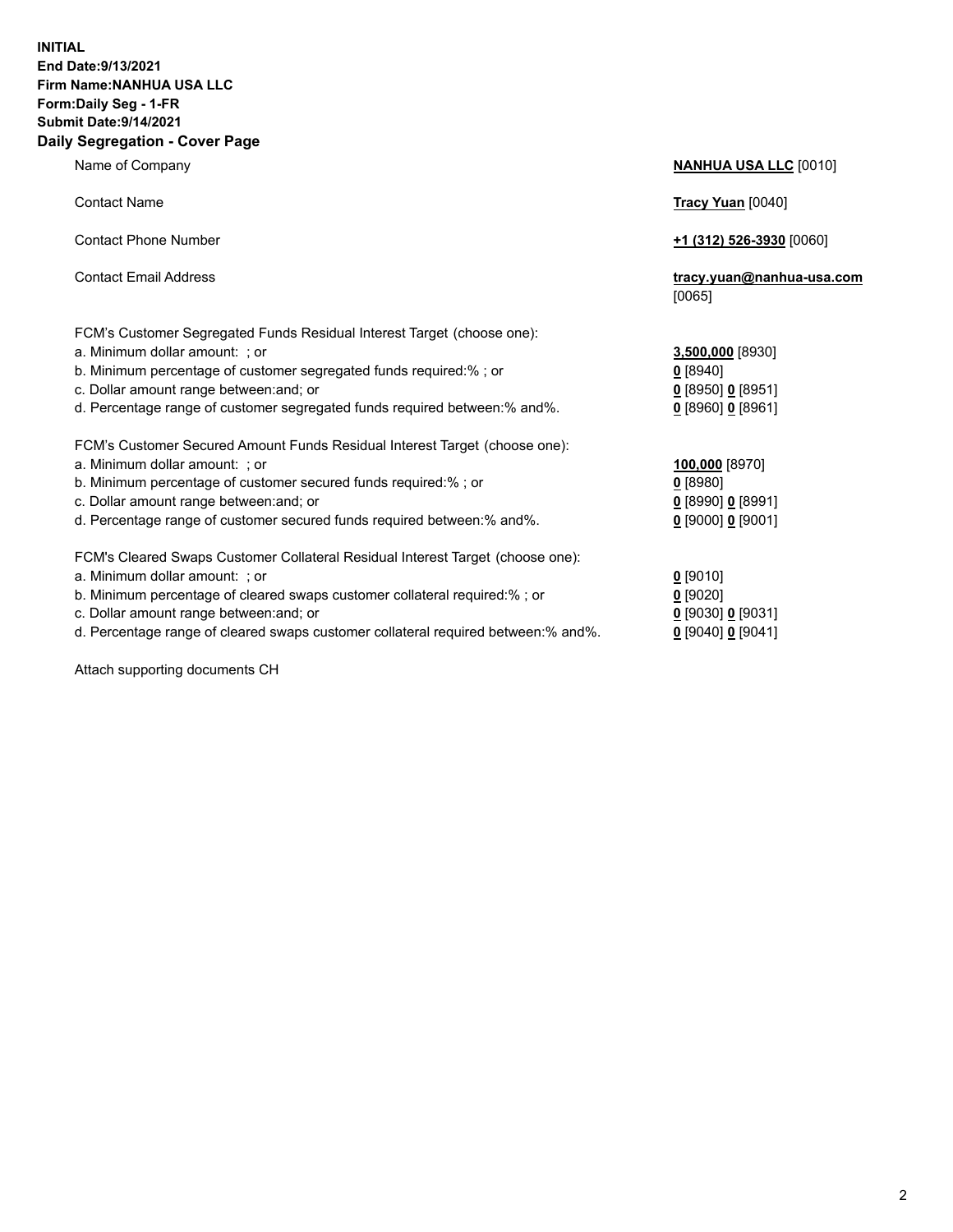## **INITIAL End Date:9/13/2021 Firm Name:NANHUA USA LLC Form:Daily Seg - 1-FR Submit Date:9/14/2021 Daily Segregation - Secured Amounts**

|     | Foreign Futures and Foreign Options Secured Amounts                                         |                         |
|-----|---------------------------------------------------------------------------------------------|-------------------------|
|     | Amount required to be set aside pursuant to law, rule or regulation of a foreign            | $0$ [5605]              |
|     | government or a rule of a self-regulatory organization authorized thereunder                |                         |
| 1.  | Net ledger balance - Foreign Futures and Foreign Option Trading - All Customers             |                         |
|     | A. Cash                                                                                     | 53 [5615]               |
|     | B. Securities (at market)                                                                   | $0$ [5617]              |
| 2.  | Net unrealized profit (loss) in open futures contracts traded on a foreign board of trade   | $0$ [5625]              |
| 3.  | Exchange traded options                                                                     |                         |
|     | A. Market value of open option contracts purchased on a foreign board of trade              | $Q$ [5635]              |
|     | B. Market value of open contracts granted (sold) on a foreign board of trade                | $0$ [5637]              |
| 4.  | Net equity (deficit) (add lines 1. 2. and 3.)                                               | 53 [5645]               |
| 5.  | Account liquidating to a deficit and account with a debit balances - gross amount           | $0$ [5651]              |
|     | Less: amount offset by customer owned securities                                            | 0 [5652] 0 [5654]       |
| 6   | Amount required to be set aside as the secured amount - Net Liquidating Equity              | 53 [5655]               |
|     | Method (add lines 4 and 5)                                                                  |                         |
| 7.  | Greater of amount required to be set aside pursuant to foreign jurisdiction (above) or line | 53 [5660]               |
|     | 6.                                                                                          |                         |
|     | FUNDS DEPOSITED IN SEPARATE REGULATION 30.7 ACCOUNTS                                        |                         |
| 1.  | Cash in Banks                                                                               |                         |
|     | A. Banks located in the United States                                                       | 353,074 [5700]          |
|     | B. Other banks qualified under Regulation 30.7                                              | 0 [5720] 353,074 [5730] |
| 2.  | Securities                                                                                  |                         |
|     | A. In safekeeping with banks located in the United States                                   | $0$ [5740]              |
|     | B. In safekeeping with other banks qualified under Regulation 30.7                          | 0 [5760] 0 [5770]       |
| 3.  | Equities with registered futures commission merchants                                       |                         |
|     | A. Cash                                                                                     | $0$ [5780]              |
|     | <b>B.</b> Securities                                                                        | $0$ [5790]              |
|     | C. Unrealized gain (loss) on open futures contracts                                         | $0$ [5800]              |
|     | D. Value of long option contracts                                                           | $0$ [5810]              |
|     | E. Value of short option contracts                                                          | 0 [5815] 0 [5820]       |
| 4.  | Amounts held by clearing organizations of foreign boards of trade                           |                         |
|     | A. Cash                                                                                     | $0$ [5840]              |
|     | <b>B.</b> Securities                                                                        | $0$ [5850]              |
|     | C. Amount due to (from) clearing organization - daily variation                             | $0$ [5860]              |
|     | D. Value of long option contracts                                                           | $0$ [5870]              |
|     | E. Value of short option contracts                                                          | 0 [5875] 0 [5880]       |
| 5.  | Amounts held by member of foreign boards of trade                                           |                         |
|     | A. Cash                                                                                     | $0$ [5900]              |
|     | <b>B.</b> Securities                                                                        | $0$ [5910]              |
|     | C. Unrealized gain (loss) on open futures contracts                                         | $0$ [5920]              |
|     | D. Value of long option contracts                                                           | $0$ [5930]              |
|     | E. Value of short option contracts                                                          |                         |
| 6.  | Amounts with other depositories designated by a foreign board of trade                      | 0 [5935] 0 [5940]       |
| 7.  | Segregated funds on hand                                                                    | $0$ [5960]              |
| 8.  | Total funds in separate section 30.7 accounts                                               | $0$ [5965]              |
| 9.  |                                                                                             | 353,074 [5970]          |
|     | Excess (deficiency) Set Aside for Secured Amount (subtract line 7 Secured Statement         | 353,021 [5680]          |
| 10. | Page 1 from Line 8)                                                                         |                         |
| 11. | Management Target Amount for Excess funds in separate section 30.7 accounts                 | 100,000 [5980]          |
|     | Excess (deficiency) funds in separate 30.7 accounts over (under) Management Target          | 253,021 [5985]          |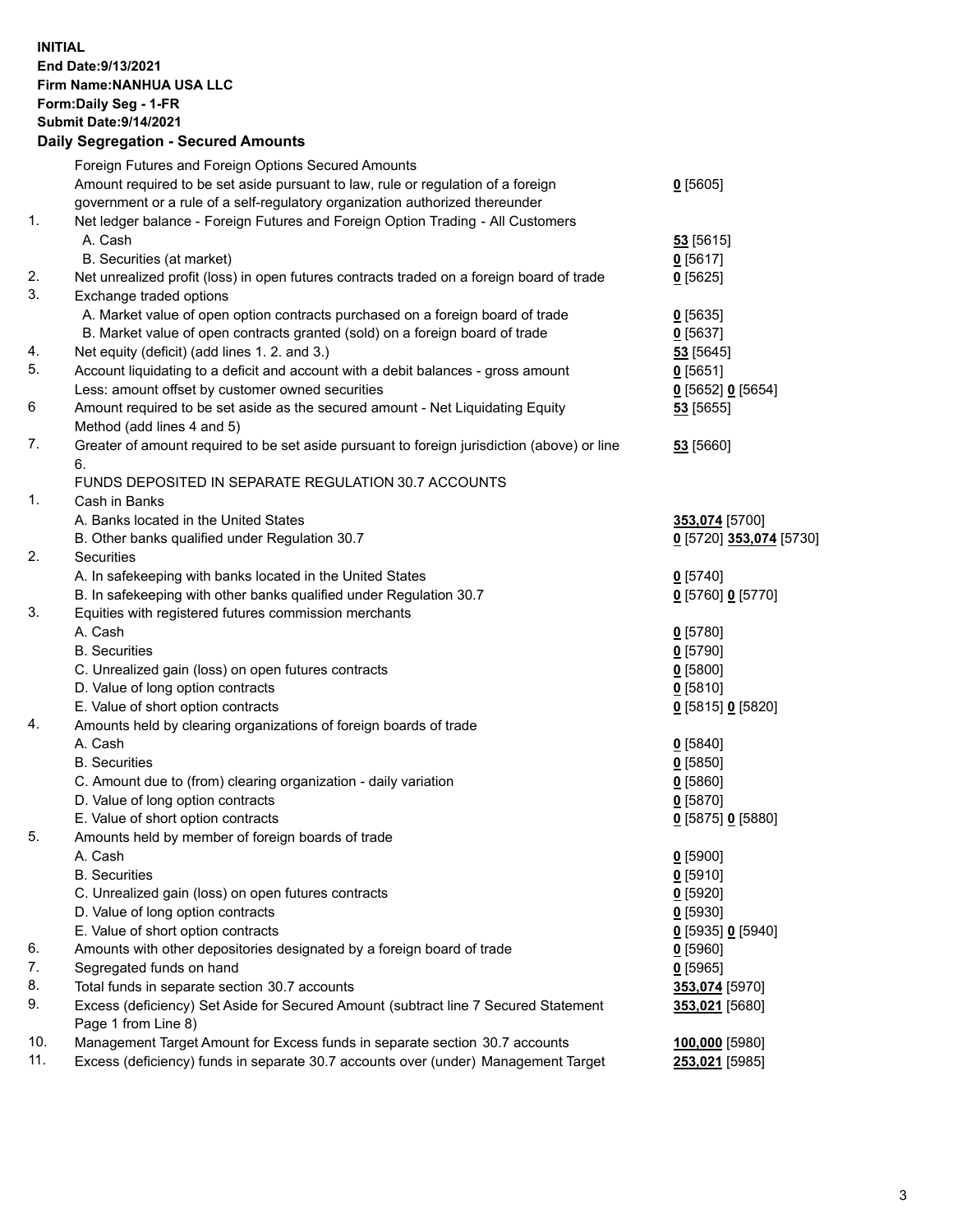| <b>INITIAL</b><br>End Date: 9/13/2021<br>Firm Name: NANHUA USA LLC<br>Form: Daily Seg - 1-FR<br><b>Submit Date: 9/14/2021</b><br>Daily Segregation - Segregation Statement |                                                                                                          |                        |  |  |
|----------------------------------------------------------------------------------------------------------------------------------------------------------------------------|----------------------------------------------------------------------------------------------------------|------------------------|--|--|
|                                                                                                                                                                            | SEGREGATION REQUIREMENTS (Section 4d(2) of the CEAct)                                                    |                        |  |  |
| 1.                                                                                                                                                                         | Net ledger balance                                                                                       |                        |  |  |
|                                                                                                                                                                            | A. Cash                                                                                                  | 134,197,364 [5000]     |  |  |
|                                                                                                                                                                            | B. Securities (at market)                                                                                | $0$ [5010]             |  |  |
| 2.                                                                                                                                                                         | Net unrealized profit (loss) in open futures contracts traded on a contract market                       | -15,102,344 [5020]     |  |  |
| 3.                                                                                                                                                                         | Exchange traded options                                                                                  |                        |  |  |
|                                                                                                                                                                            | A. Market value of open option contracts purchased on a contract market                                  | 373,496 [5030]         |  |  |
|                                                                                                                                                                            | B. Market value of open option contracts granted (sold) on a contract market                             | <u>-893,703</u> [5040] |  |  |
| 4.                                                                                                                                                                         | Net Equity (deficit) (add lines 1, 2, and 3)                                                             | 118,574,813 [5050]     |  |  |
| 5.                                                                                                                                                                         | Accounts liquidating to a deficit and accounts with                                                      |                        |  |  |
|                                                                                                                                                                            | debit balances - gross amount                                                                            | $0$ [5060]             |  |  |
| 6.                                                                                                                                                                         | Less: amount offset by customer owned securities<br>Amount required to be segregated (add lines 4 and 5) | $0$ [5070] 0 [5080]    |  |  |
|                                                                                                                                                                            | FUNDS IN SEGREGATED ACCOUNTS                                                                             | 118,574,813 [5090]     |  |  |
| 7.                                                                                                                                                                         | Deposited in segregated funds bank accounts                                                              |                        |  |  |
|                                                                                                                                                                            | A. Cash                                                                                                  | 26,188,598 [5100]      |  |  |
|                                                                                                                                                                            | B. Securities representing investment of customers' funds (at market)                                    | $0$ [5110]             |  |  |
|                                                                                                                                                                            | C. Securities held for particular customers or option customers in lieu of cash (at                      | $0$ [5120]             |  |  |
|                                                                                                                                                                            | market)                                                                                                  |                        |  |  |
| 8.                                                                                                                                                                         | Margins on deposit with derivatives clearing organizations of contract markets                           |                        |  |  |
|                                                                                                                                                                            | A. Cash                                                                                                  | 104,238,555 [5130]     |  |  |
|                                                                                                                                                                            | B. Securities representing investment of customers' funds (at market)                                    | $0$ [5140]             |  |  |
|                                                                                                                                                                            | C. Securities held for particular customers or option customers in lieu of cash (at                      | $0$ [5150]             |  |  |
|                                                                                                                                                                            | market)                                                                                                  |                        |  |  |
| 9.                                                                                                                                                                         | Net settlement from (to) derivatives clearing organizations of contract markets                          | 641,045 [5160]         |  |  |
| 10.                                                                                                                                                                        | Exchange traded options                                                                                  |                        |  |  |
|                                                                                                                                                                            | A. Value of open long option contracts                                                                   | 373,496 [5170]         |  |  |
|                                                                                                                                                                            | B. Value of open short option contracts                                                                  | -893,703 [5180]        |  |  |
| 11.                                                                                                                                                                        | Net equities with other FCMs                                                                             |                        |  |  |
|                                                                                                                                                                            | A. Net liquidating equity                                                                                | $0$ [5190]             |  |  |
|                                                                                                                                                                            | B. Securities representing investment of customers' funds (at market)                                    | $0$ [5200]             |  |  |
|                                                                                                                                                                            | C. Securities held for particular customers or option customers in lieu of cash (at                      | $0$ [5210]             |  |  |
|                                                                                                                                                                            | market)                                                                                                  |                        |  |  |
| 12.                                                                                                                                                                        | Segregated funds on hand                                                                                 | $0$ [5215]             |  |  |
| 13.                                                                                                                                                                        | Total amount in segregation (add lines 7 through 12)                                                     | 130,547,991 [5220]     |  |  |
| 14.                                                                                                                                                                        | Excess (deficiency) funds in segregation (subtract line 6 from line 13)                                  | 11,973,178 [5230]      |  |  |
| 15.                                                                                                                                                                        | Management Target Amount for Excess funds in segregation                                                 | 3,500,000 [5240]       |  |  |
| 16.                                                                                                                                                                        | Excess (deficiency) funds in segregation over (under) Management Target Amount                           | 8,473,178 [5250]       |  |  |
|                                                                                                                                                                            | <b>Excess</b>                                                                                            |                        |  |  |